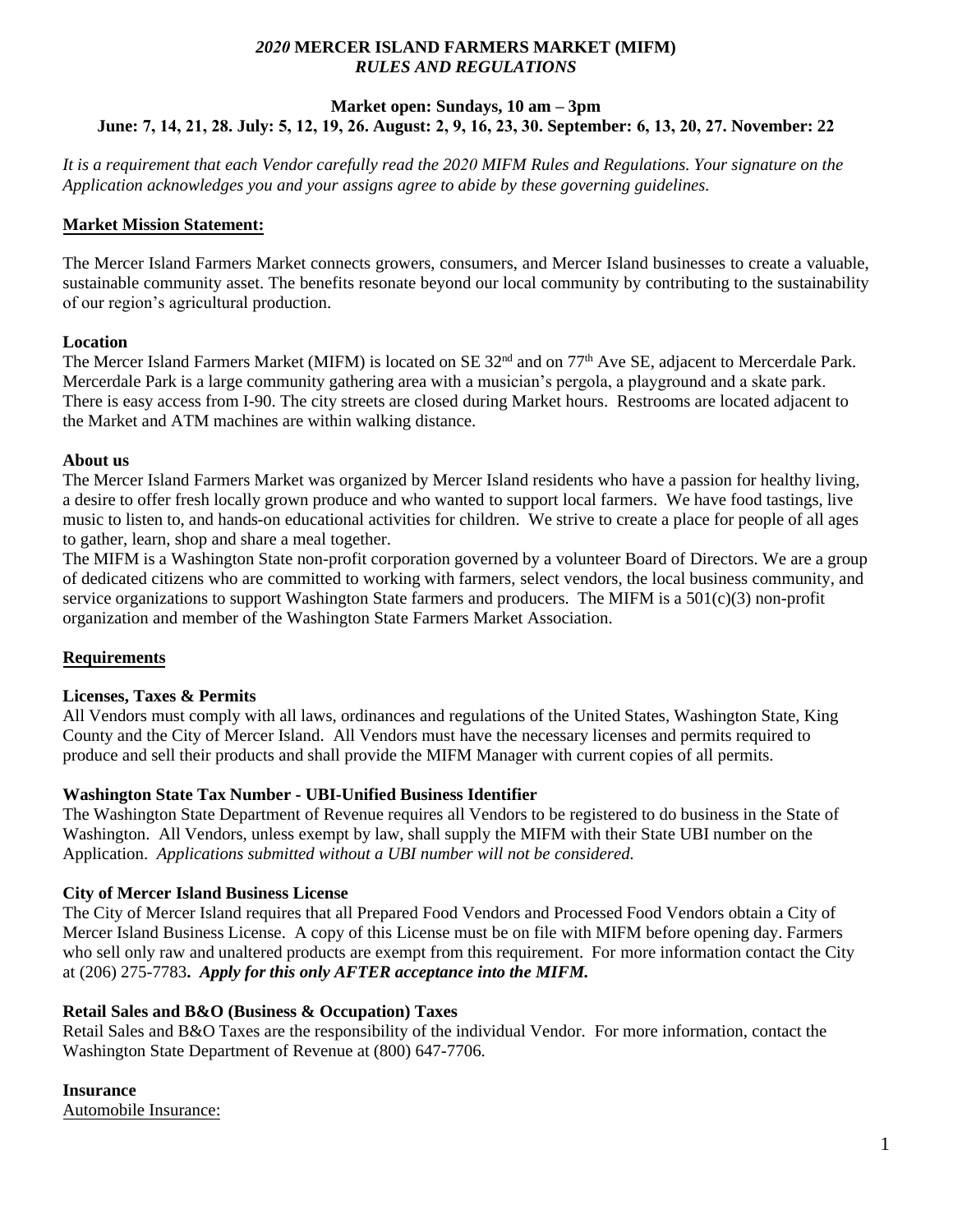All Vendors shall provide proof of current Automobile Insurance for all on-site vehicles and provide the MIFM with a copy of the "Evidence of Insurance" which will be kept on file with the Market Manager and updated as necessary.

### Commercial General Liability and Product Liability Insurance:

All accepted Vendors are required to have Commercial General Liability Insurance with Product Liability included in that policy in the amount of at least one million dollars and will provide the MIFM with a current copy of the "Certificate of Liability Insurance". We are requiring product liability insurance to verify that all Farmers and Vendors selling items that will be ingested have adequate coverage. The "*Mercer Island Farmers Market*" must be listed as additional insured on the Certificate of Liability Insurance. *Apply for this only AFTER ACCEPTENCE into the MIFM.*

### **Processed and Prepared Food Permit Requirements**

Processed and Prepared Food Vendors shall provide a copy of the King County Department of Health Farmers Market permit and/or WSDA Commercial Kitchen Permit and any other permits issued to you from the agency that inspects and licenses these venues. All Hot Food Vendors preparing food on site must also have a valid Fire Marshall permit and have a functioning fire extinguisher. All permits must be current and updated during the market season as necessary. All Processed Food Vendors must display copies of their licenses in their booth at all times. All applicable permits issued by the King County Department of Health must be supplied to the Market Manager who will also keep them on file during the Market season.

# **Organic Certification**

If a product is labeled "Organic" it must be certified as required by the WSDA Organic Food Program. If a product is labeled "Certified Transitional," WSDA documentation must be available upon request. In compliance with the National Organic Program, the word "organic" may not be used during the transitional process. "Certified Transitional" implies that prohibited materials have not been applied to the crops within one year prior to the harvest of the crop and the grower holds a certificate of verification from the WSDA. Misrepresentation of organic status will result in elimination of Vendor from the market. When a Farmer is selling both organic and non-organic produce at the same stand, the organic produce must be physically separated from the non-organic produce and the produce must be clearly labeled as to the growing methods used.

# **Unsprayed, Pesticide-Free or Low-Spray**

Written and verbal representations regarding pesticide use, which cannot be certified, such as "Unsprayed," "Pesticide Free," or "Low Spray" will need a notarized affidavit attesting to how these procedures are followed. This affidavit will be kept on file with the MIFM Manager for the season. Consumer questions regarding farming practices must be answered accurately.

# **Food Handler's Permit**

Each Prepared Food Vendor, Baked Goods Vendor and those handling or sampling foods, must have a current King County Department of Health Food Handler's Permit on file with the Market Manager during the Market season. Farmers sampling produce are exempt from this requirement but must have a hand wash station and follow the KCDOH guidelines for sampling produce. King County Department of Health (206) 296-4600.

#### **Booth Staffing**

The farmer, business owner, family member or an employee, as defined in the 2019 MIFM Application, shall staff each booth. We expect that all staff will have working knowledge of the business to develop good customer relations. *Communication is the key to your success.*

Contact email addresses and cell phone numbers for each staff member is required on the Application. If an employee becomes ill, please make sure that they stay home. Responsible conduct when ill will be strictly enforced for the safety and general health of our Market.

# **Mercer Island Farmers Market Vendor Expectations**

Cooperation is essential for set up at the Market. The MIFM Manager has sole discretion for market layout and adjustments. **All Vendors with assigned booth spaces may enter the Market site at 8:00am and may off-load**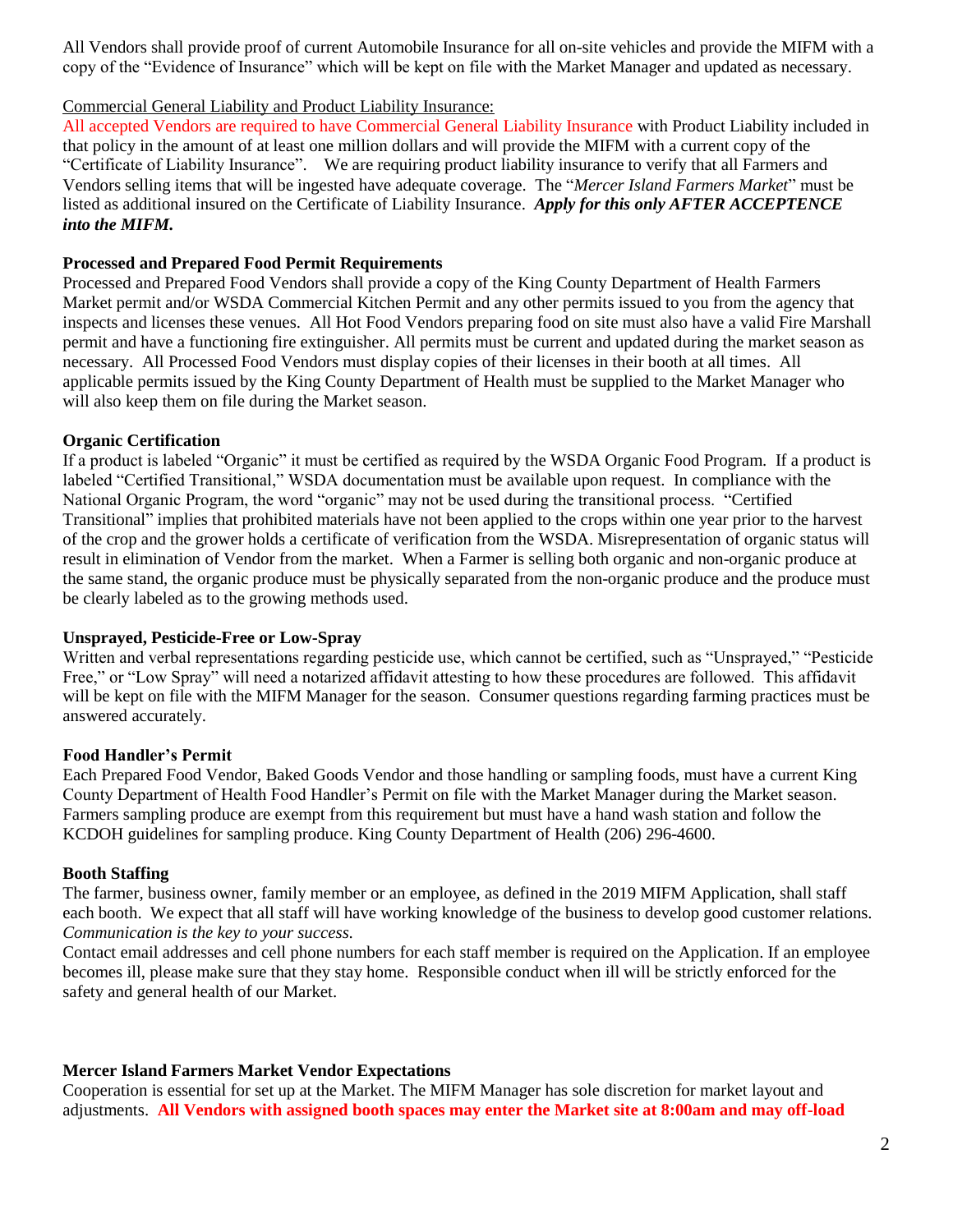**until 9:30am.** SPEED LIMIT ON MARKET PREMISES IS 5 MPH AND IS STRICTLY ENFORCED. Each Vendor must unload all product and equipment at their booth site and park their vehicle BEFORE setting up. Vendors who arrive after 9:30am, will have to off-load from an adjacent street. MIFM Manager will supervise and make necessary arrangements on a case-by-case basis. Please refrain from selling before the market opens or after it has closed. If you have a customer before 10am or after 3pm, please check with the Market Manager for approval.

# **Clean Up**

Each Vendor agrees to thoroughly clean up their booth space at the close of each Market. This includes hauling away all trash that is generated in or around the booth and sweeping up any debris left on the ground. Market compost and recycle receptacles are available for customer use only. Vendors should bring supplies to clean their booths. **Vendors need to be loaded up and off the street no later than 4pm. We are required to re-open the street at exactly 4pm!**

# **SAFETY**

The MIFM and its representatives are not responsible for loss of property or damage. **Secure your valuables.** Take all purses, cash boxes, and etc. with you when you are away from your booth.

# **Canopies, Umbrellas and Tables**

Each Vendor is responsible for providing his/her own canopy or umbrella. All vendor equipment must be maintained and used in a safe manner.

Canopies are the first item to be set up and must be securely anchored with canopy weights at all times. These weights must be 25 pounds per leg for canopies and at least 50 pounds for umbrellas. Canopy weights must be securely fastened to the canopy legs.

**NOTE: failure to bring weights will result in an initial warning, a \$25 fine for a second offense, a \$50 fine for the third occurrence.** Any Vendor who fails to properly anchor his or her canopy will not be allowed to sell at the MIFM on that Market day. Any damage incurred by a Vendor or others due to insufficient weights will be at the sole expense of the Vendor. Canopies and/or canopy weights may be available to rent from the market in the case of an emergency.

Tables must have smooth edges with the legs firmly locked into place and remain stable when fully loaded. All Vendor products for sale must be set up under canopies. Pedestrian sidewalks must be clear of all obstructions. All displays must be carefully set up and taken down. Per the KCDOH, all products must be stored and elevated off the ground.

# **Signs**

*All Vendors must post a sign identifying the name of the represented Farm/Business.* Vendors must have all signs displayed before the Market opens. All signs must be placed inside your booth except a banner, which may be attached to the outside of your canopy. All product signage must be accurate and be clearly labeled with product description and pricing. Organic and non-organic produce must be clearly marked. Please limit any advertising or other type of marketing for your business to brochures or small informational signs on your tables.

# **Product Quality**

Vendors are responsible for the quality and safety of their food. Selling inferior quality or adulterated food at the MIFM is strictly prohibited. Only the finest, freshest produce and products will be allowed for sale at our Market. The Market Manager has the right to prevent any vendor from selling any produce/product.

# **Product Pricing**

Vendors are required to price their products the SAME as they do at all other King County Markets. All products sold at the MIFM shall be clearly marked with a fair and reasonable price, set by the individual Vendor. Vendors shall either individually tag each item with a price or list all produce and prices on a sign that is clear and legible. Help to preserve our Market by pricing items fairly. The integrity of our Market is very important. Please use a calculator for accuracy.

#### **Scales**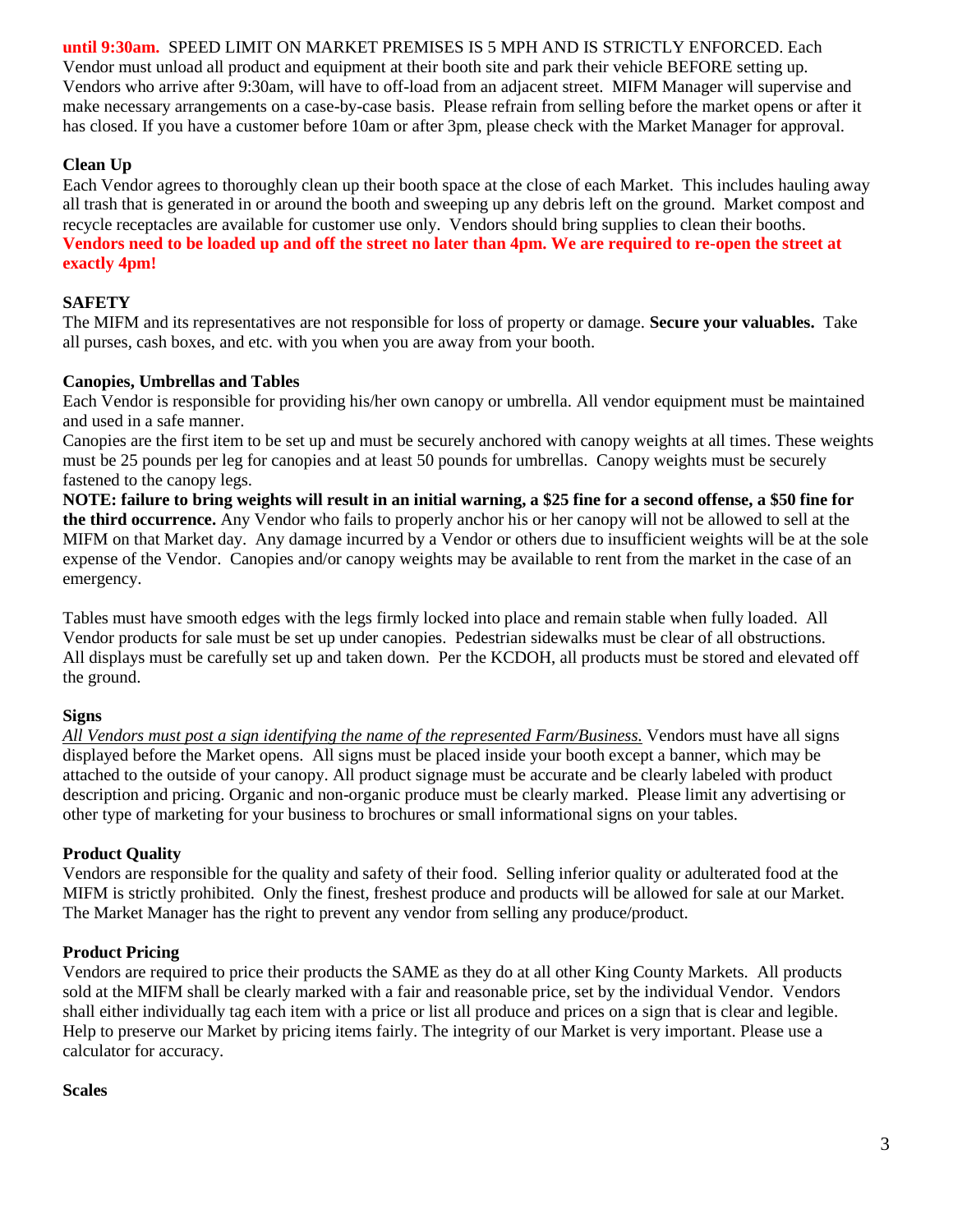Vendors that sell products by weight shall provide their own scales, which must be "legal for trade" and are subject to inspection by the Market Manager and the Department of Agriculture's Weights and Measures Program. All scale displays must be readable and within easy sight of customers. All scales must be registered annually by the Washington State Department of Licensing.

### **Sampling Requirements**

Product sampling must be approved by the MIFM Manager and only if Vendor is in compliance with the King County Department of Health regulations'. The Vendor must have a warm water hand washing station with soap and paper towels in the booth. Produce to be sampled must be washed ON SITE at one of our commercial sinks, and transported in a clean container to your booth. All Vendors must protect the samples from contamination with a sneeze guard and use single service utensils. Food can only be handled with tongs, bakery papers, scoops, or disposable rubber/plastic gloves. Bare hand contact with food is prohibited. Cutting equipment is to be changed out or washed every two hours with soap, running water, and paper towels.

Potentially hazardous foods can be sampled if they are stored at the correct hot or cold temperature zone, and utensils are used. Food serving utensils need to be changed every two hours. Vendors should bring three sets of serving equipment for the five-hour Market.

*Vendors must abide by the Washington State Department of Health requirement that you wash hands with warm water TWICE after using the restroom - once at the restroom with warm water and then again at your hand wash station in your booth, BEFORE handling products.*

### **Vendor Relations**

It is the Market's policy to foster good relations between Vendors and Customers. The Market Manager or Representative of MIFM has the right to remove any Vendor whose conduct is disruptive or harmful to the integrity of the market customers, staff and other vendors. Disruptive or harmful behavior may be described as but is not limited to:

- An act of assault, harassment or intimidation; including angry yelling, hawking
- Use of abusive language
- Fighting
- Discriminatory or hate-crime behavior
- Acting in an unprofessional manner
- Negatively affecting the market atmosphere or reputation
- Misrepresentation of products sold
- Repetitive no-show attendance

Refunds: Customers who have a legitimate complaint about a product should be given a full monetary refund or product replacement of equal value. Customer complaints that seem unfounded or excessive may need to be addressed by the Market Manager. If a Vendor has a concern, submit a Vendor Concern Form to the Market Manager, who will review it and respond promptly. All Vendor employees working at the Market are expected to be familiar with these Rules and Regulations and abide by them.

#### **Warnings or Violations**

Market Manager will keep a log of any verbal warnings or rule violations given during the Market Season. First warning will be verbal, second warning will be written, and third warning will either be a fine or termination.

# **Booth Maintenance**

Please maintain your booth in a clean, safe and sanitary manner. During Market hours, check your booth for debris and remove any food or litter. If you are sampling, you are required to have containers for the trash generated. You are required to take all trash with you at the end of the day. **DO NOT PLACE YOUR TRASH IN THE MARKET RECEPTICALES**. Vendors who sell out early are to post a sign and remain at the booth until the end of the Market day. Please refrain from selling to customers after the Market closes at 3pm. It is not fair to the other Vendors and there is only one hour to take down and clean your space before the street opens to public traffic at 4pm.

#### **Food Bank Donations**

The MIFM will collect any donations of food or produce at the end of the day and it will be weighed, recorded and delivered to local food banks.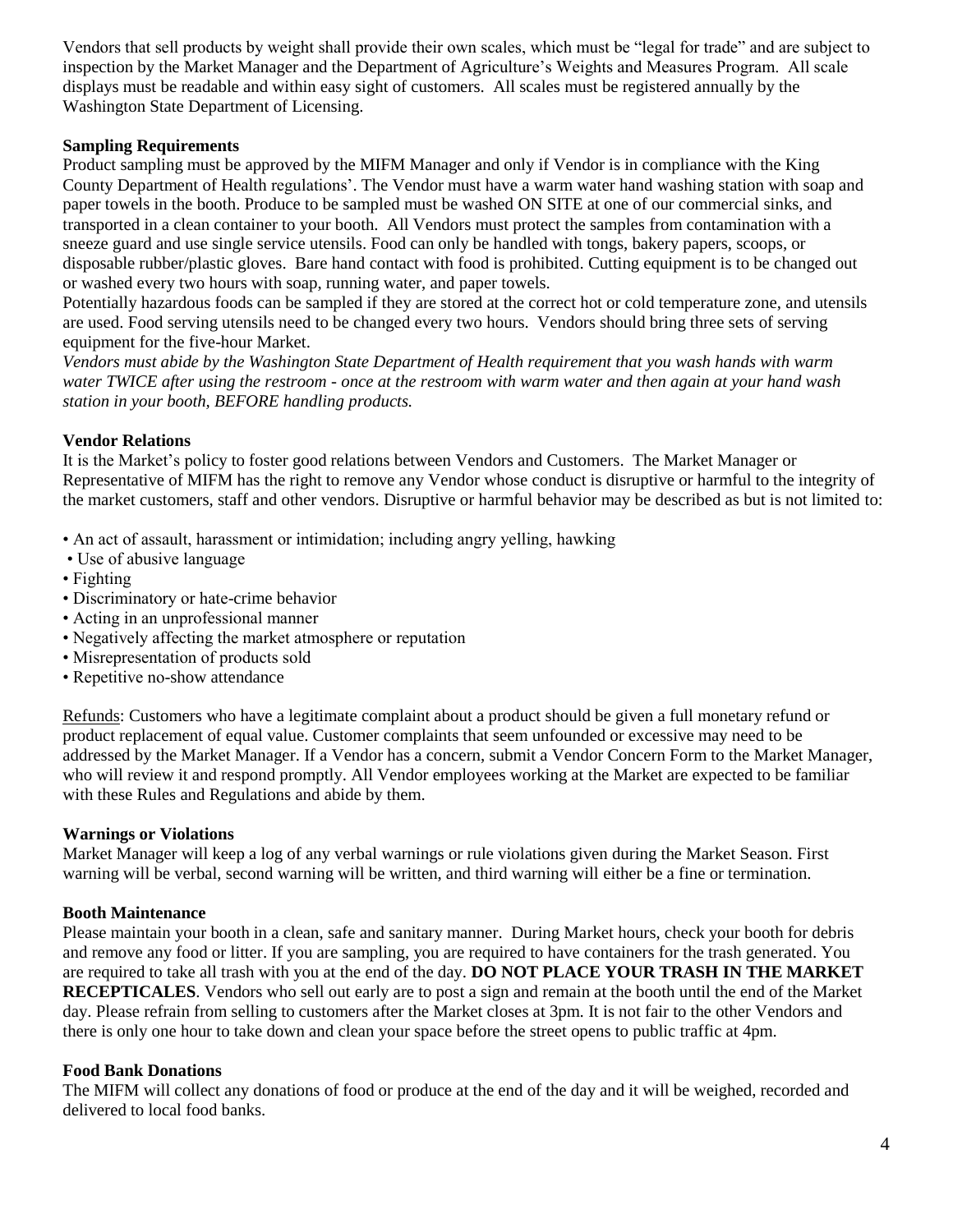### **Children of Vendors**

Vendors need to closely supervise their children at all times at the Market. Set-up and take down are especially dangerous when vehicles are moving on the street within the Market area. Small children should not be allowed to wander throughout the Market area without a parent or guardian with them. The Market takes no responsibility for safety of these children.

Protocol for any Lost or Missing Child during Market hours

If a child is unable to locate their parents or guardian, he/she should be brought to the Information Booth immediately.

If a child is missing, call 911 immediately with a detailed description and known circumstances of the missing child. Coordination of the situation should be taken care of at the Information Booth.

#### **Smoking**

Smoking is not allowed during Market hours.

#### **Alcohol**

Vendors may not be under the influence of alcohol or drugs during Market hours, nor bring any open alcohol containers or drugs onto the Market premises.

### **Pets**

For sanitary and safety reasons, dogs will not be allowed at the market. Service animals are welcome. Non service animals on leashes can be walked on the sidewalk around the perimeter of the market.

#### **Music**

The Market provides music each Market day performed by local musicians.

#### **Water**

Hot and Cold water is available in our 3-compartment sink located behind the restrooms. Please remember to wash your hands with warm water each time you use the restroom and again back in your booth at your warm water handwashing station before handling produce/products, per KCDOH guidelines.

#### **Electricity**

Electricity is limited and only available if necessary.

#### **Sustainability**

NO PLASTIC BAGS. The City of Mercer Island has implemented a ban on carry out plastic bags. No carry-out plastic bags (with handles) of any type are allowed to be used for the sale of market products.

As part of our goal to be good stewards of the environment, we require that all vendors use compostable, biodegradable or recyclable packaging. Preference will be given to vendors that sell locally sourced beverages. We prefer you not sell commercially processed soft drinks (ie Coke, Pepsi, etc.). Clear liquids should be put in compostable or recyclable containers. Non-clear liquids should be put in compostable containers only. Ask the Market Manager for additional information if you have questions.

#### **Farm Visits**

All Farmers/Vendors agree to allow a representative from the Market to visit your business address, if requested, with 24-hour notice.

**Product Requirements**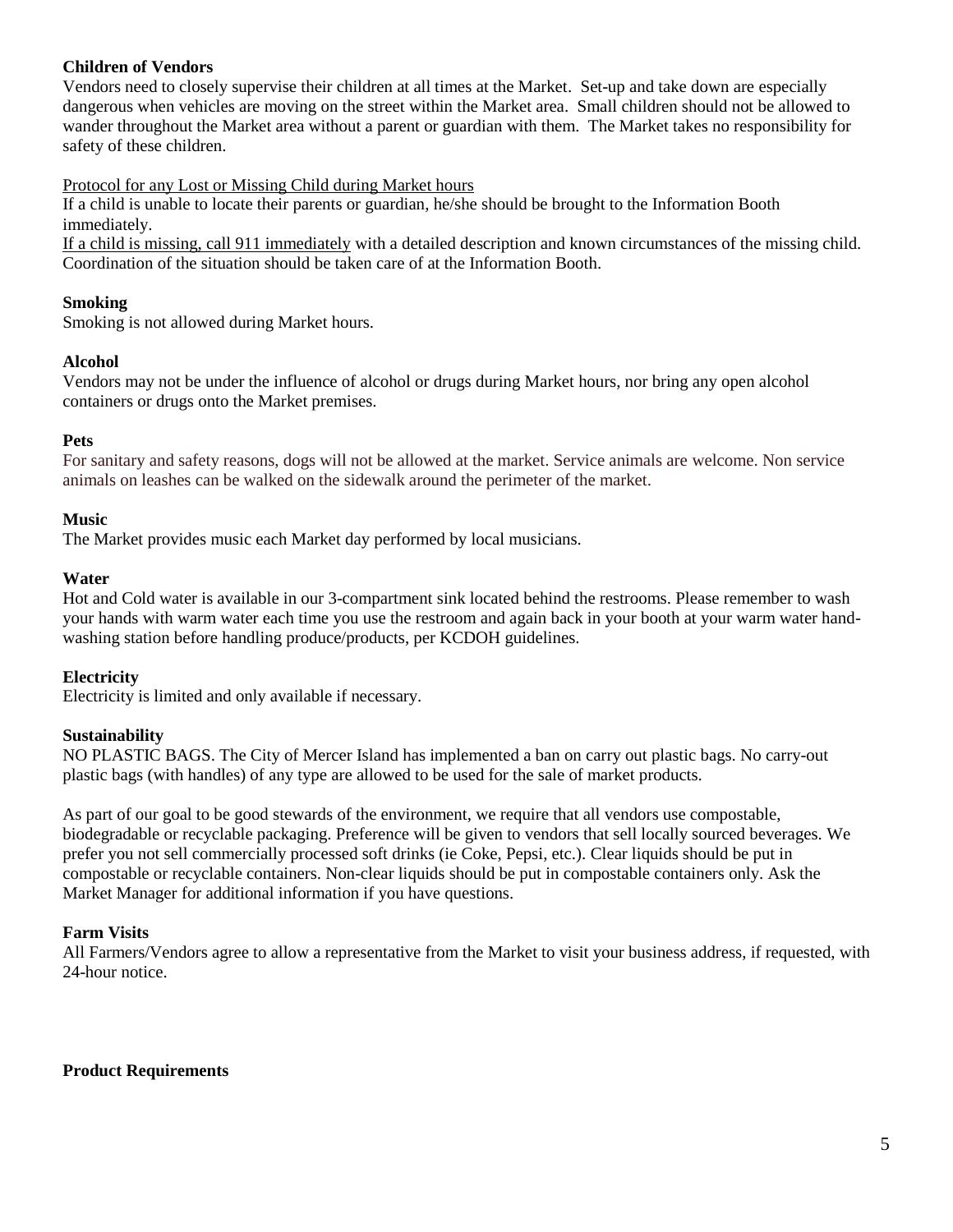King County Health Department requires that the Market Managers inspect all food vendors and farmers that are sampling. All Vendors agree to comply with the King County Department of Health rules and to allow the Market Manger and the Department of Health Inspector to conduct market day inspections.

### **King County Department of Health Checklist**

Please read these food safety rules carefully. Your signature on you application confirms you have read these rules and agree to abide by them.

All Vendors will wash hands frequently throughout the entire day.

All Vendors will wash hands after using the restroom, first at our hand-wash sink with hot water and soap, and then **again** at their booth before handling any products.

All prepared food Vendors and all Vendors sampling will set up a GRAVITY FLOW hand wash station with warm water (100 degrees +), a container to catch the water, pump soap and paper towels.

All Vendors will dispose of any and all wastewater properly – preferably down the drain at our 3 compartment sink.

All Vendors will keep all products stored off the ground and away from customers or animals reach.

All Vendors will keep coolers at 41 degrees or below as required.

All Vendors will ensure proper hot-holding procedures – 140 degrees or above as required.

All Vendors will wash all produce to be sampled on site as required.

All Vendors will have no bare hand contact with products sold or sampled.

All Vendors will have sneeze guard protection for products that are displayed and or sampled and not fully wrapped.

All Vendors will provide leak-proof garbage containers at your booth, remove all garbage generated from eating or sampling and take it from the market for disposal.

All packaged products will be labeled as required with: (1) the name of the product 2) company name 3) address 4) net weight in ounces and metric on the bottom one-third of label and 5) ingredients listed in decreasing order of total quantities in accordance with the Washington State Department of Health requirements.

A Consumer Advisory will be posted when necessary (i.e. raw or unprocessed).

All Vendors, as required, will use sanitary solution (1 Tablespoon bleach to 1 gallon of water) to keep tabletops clean. Store the cleaning solution away from all food and keep it properly sealed.

If a Vendor is cooking - they must have a fire extinguisher on premises and know how to use it.

All Prepared Food Vendors will have a digital thermometer in their booth at all times and will check temperatures of the potentially hazardous foods frequently assuring the food remains in the "safe temperature zone".

# **VENDOR DEFINITIONS**

#### **Fresh Farm Products**

These include fresh fruits, vegetables, berries, herbs, nuts, dairy products, honey, eggs, fish, poultry, meats, seafood, mushrooms, fresh flowers, plants and nursery stock. All fresh farm products must be grown or produced in Washington State or fished for in the Pacific Northwest waters. Vendors are permitted to sell only products that they have grown, produced or processed themselves. Each vendor is required to list on their application ALL crops and products that their farm produces and will be sold at the Market. Vendors may only sell the items listed on their applications. The Vendor must be the owner of the farming operation and may not be operating it under a franchise or similar agreement. The Vendor must propagate all plants and flowers from seed, cuttings, bulbs or plant division. All farmers must supply the MIFM with the required permits and licenses and be covered by general liability insurance, naming the MIFM as additional insured.

*No re-selling is allowed. Anyone who is selling products not grown by them, and claiming that they are, will be expelled from the Market immediately.*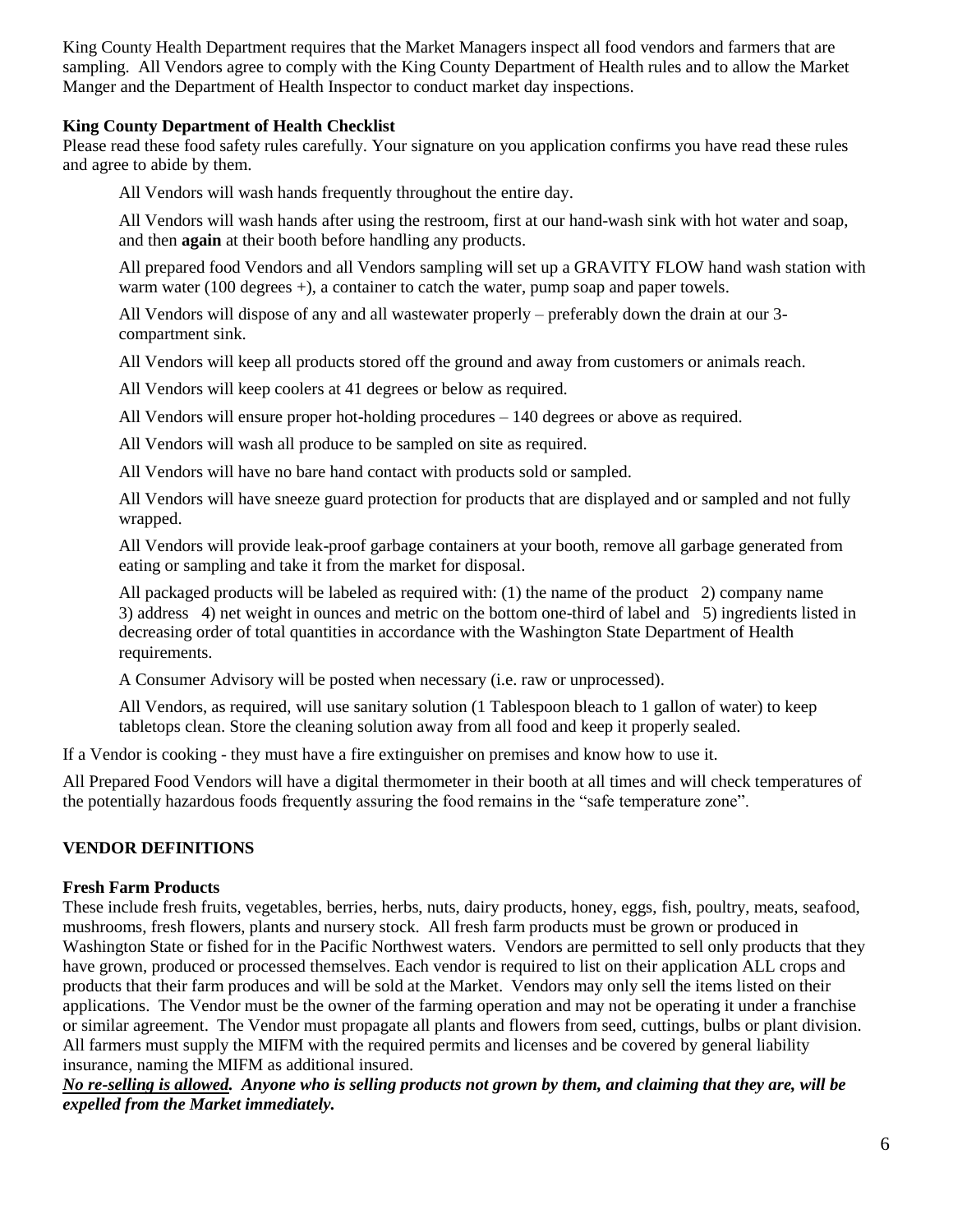### **Farm Foods - Value Added**

These include jams, preserves, jellies, cheese, syrups, cider, wine, smoked meats or fish, sausage, dried fruit and flours. All Value Added Farm Foods must be made from local, raw products and ingredients, the majority of which are produced by the farmer. Vendors must have personally cooked, canned, preserved, or otherwise treated the product they sell OR have personally overseen the production of their product in a permitted, commercial facility. All Value Added Farm Food Vendors must supply the MIFM with copies of the required permits and licenses and be covered by general liability insurance, naming the MIFM as additional insured.

The Vendor must be the owner of the farming operation and may not be operating under a franchise or similar agreement. All packaged foods must meet Washington State labeling requirements. Labels must include: 1) name of product 2) company name 3) address 4) net weight in ounces/metric on the bottom one-third of label 5) ingredients listed in decreasing order of total quantities.

# **Processed Farm Foods**

These include juices, preserved foods, jams, baked goods, pasta, salsas, salad dressings, granola, beer and related take home foods not prepared at the Market. *Exceptions: Teas, Chocolate and Coffee, accommodation is given to those producers who cannot source in Washington State but process in Washington State.*

All processed foods must substantially alter the base product from its original form and the product must contain local ingredients to the greatest extent possible. Vendors must have personally cooked, canned, preserved, baked or otherwise treated the product they sell OR have personally overseen the production of their product in a permitted commercial facility. All processed farm foods must supply the MIFM with the required permits and licenses and be covered by general liability insurance.

The Vendor must not be operating under a franchise or similar agreement. All packaged foods must meet Washington State labeling requirements. See above paragraph for definition.

*Proof of origin of ingredients must be available for inspection by the market manager if necessary.* 

# **Prepared/Hot Foods**

These include all freshly made foods available for sale and immediate consumption on-site. The Vendor must be the owner of the business and may not be operating under a franchise or similar agreement. When selecting Prepared Food Vendors, preference will be given to those vendors who prepare their foods from local raw ingredients, grown or produced in Washington State. If it cannot be sourced within Washington State, then it must be sourced from producers that use responsible Agricultural practices. Baked goods and prepared foods should highlight regional produce and seasonal ingredients, when possible, and should be prepared with healthful whole grains and unrefined sugars. Vendors are required to have an accurate thermometer and monitor the temperatures of their coolers and products regularly to ensure that items are stored at 41 degrees or below or 140 degrees or above, as required. Prepared Hot Food Vendors must have a working fire extinguisher in his/her booth at all times and be trained to use it. If there is a hot surface or an open flame, 10 feet of open space on two sides of the heat source is required for safety purposes. All Prepared Food Vendors must supply the MIFM with the required permits and licenses and be covered by general liability insurance including MIFM as an additional insured. **MIFM a ZERO waste marketplace and we require all Farmers and Vendors use compostable, biodegradable or recyclable packaging**.

# **Apiary Vendors**

The Mercer Island Farmers Market requires that all beekeepers must register their beehives with the Washington State Department of Agriculture annually. A current copy of proof of membership in the Washington State Beekeepers Association is also required. The term "honey" refers to the nectar of floral exudations of non-poisonous plants, gathered and stored in the comb by honeybees (Apis mellifera). Only Washington State honey will be allowed for sale at the MIFM and must be labeled with the name and address of the producer, the net weight and the grade of the honey. If the beekeeper blends two or more floral sources of honey all the types of honey in the blend must be listed. Infused honey must be clearly labeled as 'infused', naming the infused ingredient. Honey that contains any type of artificial or natural sweeteners is not allowed. Beekeepers agree to allow the Market Manager or a hired third party to inspect the location where honey is being produced, stored, packed, or offered for sale. A sample may be taken for analysis if necessary. All Beekeepers must supply the MIFM with the required permits and licenses and be covered by general liability insurance naming MIFM as additional insured.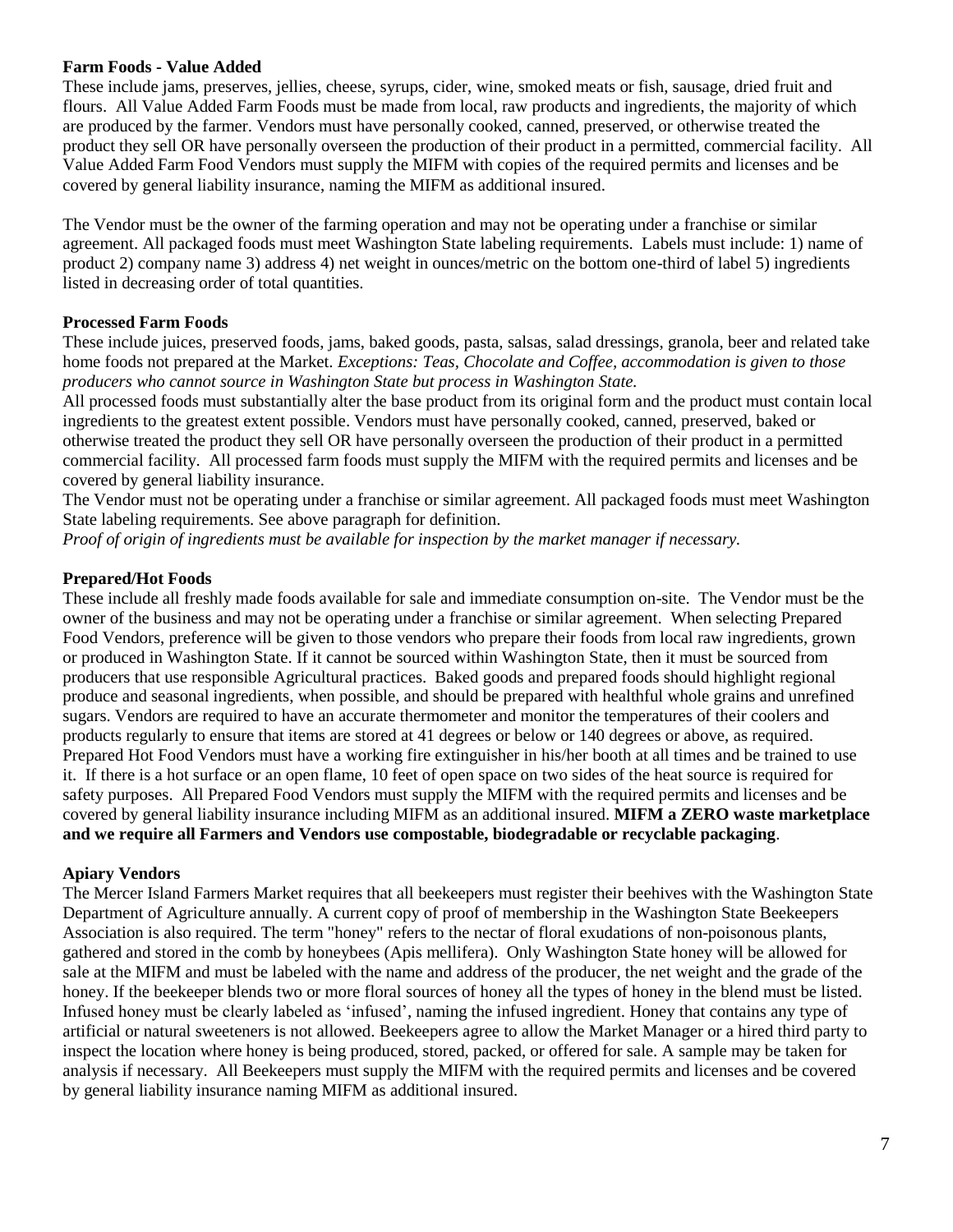### **Fish/Seafood Vendors**

Fish/Seafood Vendors must own and operate their own fishing vessel and sell only what they have fished from the waters of the Pacific Northwest Region. No brokering wholesale from a second party is allowed. Documentation of processing and cold storage must be on site for review by the Market Manager. Everything you plan to sell during the Market season should be listed on your Application. If you would like to be able to add specific products, you must contact the Market Manager prior to selling them for approval. No farm-raised fish or seafood may be sold at the Market. All Fish/Seafood Vendors must supply the MIFM with the required permits and licenses and be covered by general liability insurance naming the MIFM as additional insured.

### **Guesting Program**

A vendor may sell at MIFM for less than a full season. This applies to short season vendors, special occasion product vendors and MIFM approved guest vendors. All fees, rules and regulations shall apply.

#### **Co-op Program**

With approval, a producer can co-op with another vendor. This allows one vendor to sell for another as their employee. The Vendor at MIFM market would "represent" both sellers. Products, signage, cash boxes, Vendor Daily Sales Report and Booth Fees are kept separate for each business. All normal fees, rules and regulations shall apply.

### **Daily Booth Fees**

Each Vendor will be charged the following fee, due at the end of each Market day:

#### **Farms and Added value/Processed Foods**

10 X 10 space: \$30 or 6% daily sales (whichever is greater) 10 X 20 space: \$50 or 7% of daily sales (whichever is greater)

#### **Prepared Food Vendors**

10 X 10 space: \$35 or 7% of daily sales (whichever is greater) 10 X 20 space: \$50 or 8% of daily sales (whichever is greater)

### **Audits**

Vendors are expected to accurately report all gross sale totals on the Vendor Daily Sales Form at the end of each Market day. The MIFM may conduct random booth audits at any time during the Market season. A neutral third party and a Market representative will conduct these audits. The Vendor will agree to split any fees for these services.

#### **Vendor Cancellation or No-Show**

"No-shows" hurt the credibility of MIFM and negatively impact Vendors and customer satisfaction. Should a Vendor need to cancel or alter attendance, the Vendor shall notify the Market Manager as soon as possible, via phone or email, but no later than 48 hours prior to that week's Market. **You must contact the Market Manger by Friday at 10 am.** Should MIFM not be notified of a cancellation, it is considered a "no-show." Each vendor will be granted one "noshow" without penalty. After the first "no-show," each vendor will be charged the daily booth fee, due to MIFM at the next attended market. If another market is not attended after the "no-show," the vendor will be invoiced for balance due. All balances due must be paid within 30 days of market "no-show" date.

#### **Mercer Island Farmers Market Manager**

The MIFM Manager is responsible for all site inspections for the City of Mercer Island and King County Department of Health, ensuring a healthy and safe Market place. The Market Manager is responsible for verifying all paperwork for each Vendor. The Market Manager oversees daily set-up and break down and conducts the Health Department inspections, keeping a log, insuring safe food handling practices and code compliance. The Manager also supervises volunteers and the collection of fees at the end of the day. Vendor selections and booth location assignments are made by the Market Manager. The MIFM Manager will handle all public concerns and Vendor matters. The MIFM Manager will interpret, implement, and monitor compliance with the MIFM Rules and Regulations on and off site.

#### **For All Vendors:**